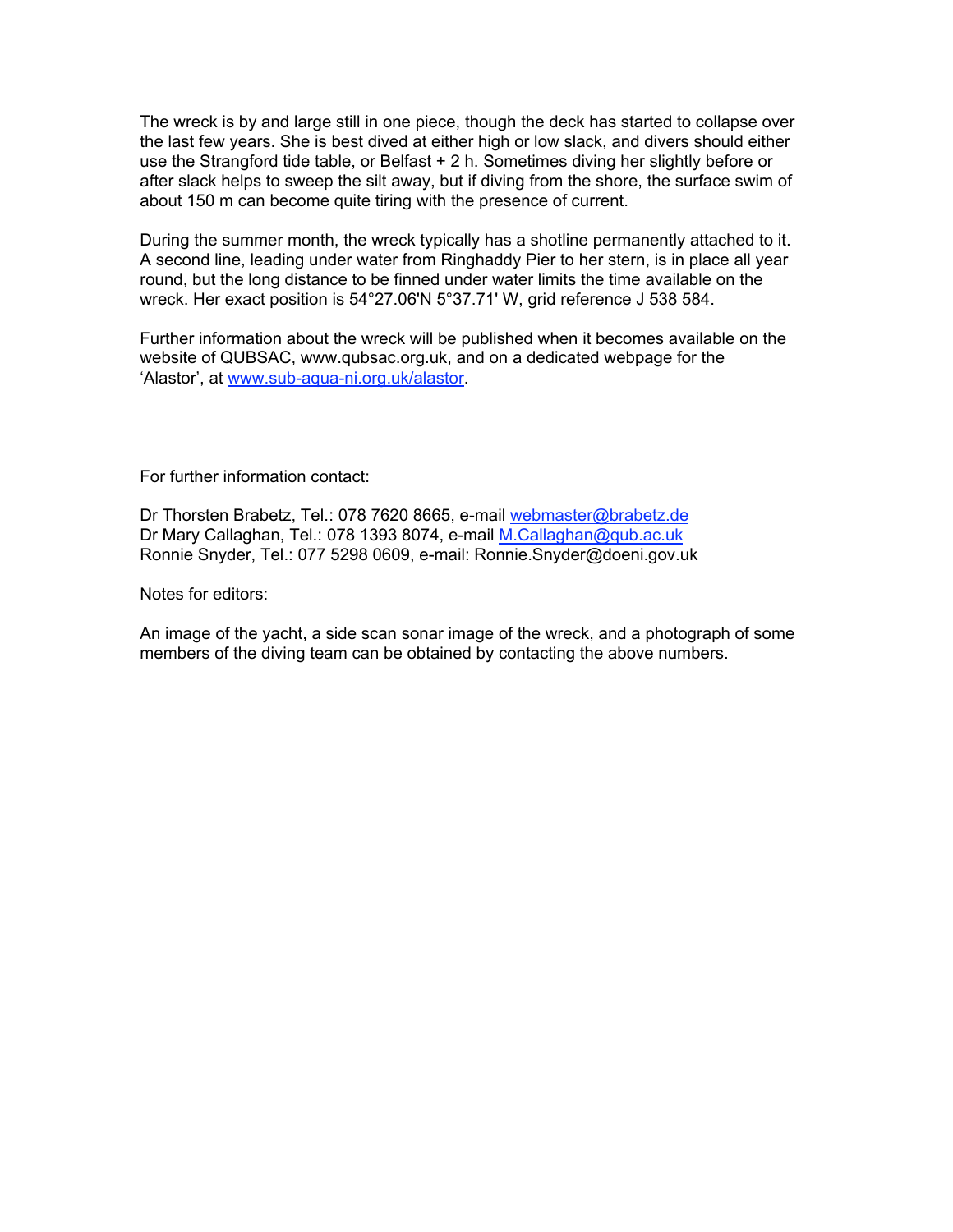'Vita' to those of the wreck, proving beyond reasonable doubt that she was indeed the vessel in question. With those data and the information from the newspaper articles, the team could then eventually reconstruct the history of the wreck.

The yacht was originally built in 1927 by Camper & Nicholsons as the motor yacht 'Vita' for Sir Thomas Sopwith, well known for being the chief designer of the World War I fighter plane, the Sopwith Camel and the World War II fighter plane, the Hawker Hurricane. Sir Thomas Sopwith eventually sold the vessel in 1929 to Sir John Shelley-Rolls in order to buy the bigger 'Vita II'.

Sir John Shelley-Rolls renamed the yacht, possibly after a poem by his famous relative Sir Percy Bysshe Shelley, husband of 'Frankenstein' author Mary Shelley.

Thorsten said: "We understand that the 'Alastor' was eventually acquired in 1939 by the Ministry of War Transport and was anchored in Ringhaddy Sound for re-painting when she caught fire on 11 March 1946. The crew of six managed to safely abandon ship, but the vessel was anchored too far away from shore to be reached by the Fire Brigade, and the interior was completely destroyed by the blaze. The burnt-out hull later sank at an unknown date between the 11 and 16 of March 1946."

The mystery of the incorrect identification remains, however. Thorsten said: "One possible theory is that the journalists reporting her sinking misspelled 'Alastor' as the more common 'Allister'. Historians, unable to find an 'Allister' in the registers, then presumably found the vessel named 'Alisdair'."

He added: "The wreck is very popular with divers from all over Ireland and the UK, and even the occasional diving tourist visits from mainland Europe. This is due to its good state of preservation, and also because it is an easy shore dive. Since the wreck has not yet broken apart, it offers a glimpse into the era of early luxury diesel yachts. The information discovered by the branch puts the wreck into its historic context, and is likely to stimulate further interest into the wreck and its history."

The 'Alastor' has now been adopted by the Queen's University Belfast Sub-Aqua Club under the 'Adopt a Wreck' scheme of the Nautical Archaeology Society. This means that Queen's divers have agreed to visit the wreck regularly to monitor its rate of decay, and especially to alert the Nautical Archaeology Society should the wreck come under threat from natural or man-made causes.

Thorsten said: "This whole story shows that there are still discoveries to be made out there, even by non-professionals. We certainly had no idea what we were getting ourselves into when we first set out to measure what we then thought to be the wreck of the 'Alisdair'. Since the wreck is dived so frequently, we certainly did not expect any surprises."

The 'Alastor' is lying in Ringhaddy Sound, which is part of Strangford Lough in Northern Ireland. The wreck is sitting almost perfectly upright at a chartered depth of 23 m on a mixed bottom consisting of predominantly mud and silt, plus some sand, gravel, and cobbles. Visibility on the wreck is therefore typically quite low, about  $3 - 4$  m, though some rare days with exceptionally good visibility exceeding 10 m have been reported.